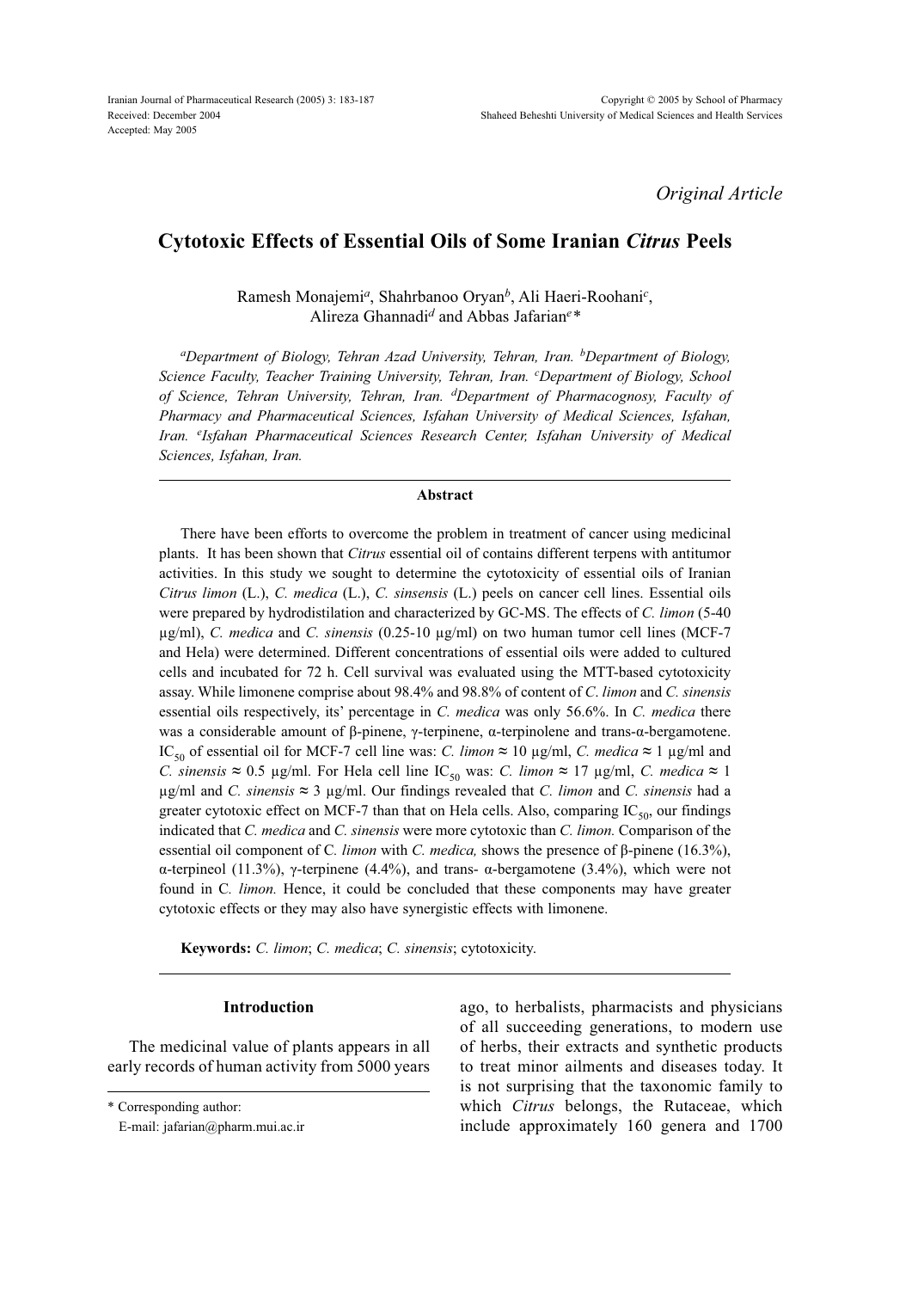species, has been used in herbal medicine (1). In addition to various food products from pulp, *Citrus* peels are candied, fed to livestock, used to scent perfumes and soap products. Also it has been shown that limonene oil from peel has an insecticidal property. *Citrus* seeds are used to drive a cooking oil, and oils for plastic and soaps. Their flowers and foliage are used in perfume manufacturing. *Citrus* species essential oil contains: terpens, aliphatic sesquiterpene, oxygenated derivatives and aromatic hydrocarbons. The composition of the terpenic mix varies depending on the typology of examined *Citrus* fruit of the species to which it owns. Anyway, the mix of each typology is in different proportion made of: limonene, α–pinene, β-pinene, myrcene, linalol, and terpinen. Monoterpenes are important constituents of essential oil of *Citrus* fruits and other plants. A number of these monoterpenes have an antitumor activity. For example, d-limonene which comprises >90% of the orange peel oil has chemopreventive activity against rodents mammary, skin, liver, lung and forestomach cancer (2) and has been reported to induce apoptosis on tumor cells (3). Similarly, perillyl alcohol, a hydroxylated limonene analog, exhibits chemopreventive activity against liver, mammary gland, pancreas and colon cancer in rodent (4).

There are about 10 species of the Iranian *Citrus*, which are mostly found in northern and southern parts of the country. Although many studies have shown cytotoxic effect of limonene (5), there are few studies on cytotoxicity of other components of *Citrus* essential oils (6). Also to the best of our knowledge there has been no prior study on the cytotoxicity of essential oils of Iranian *Citrus* peels against human tumor cell lines. In this study we sought to determine the cytotoxicity of essential oil of Iranian *Citrus medica* L*., C. limon* (L.) and *C. sinensis* (L.) peels on cancer cell lines.

## **Experimental**

### *Plant material(s)*

Fresh *Citrus* fruits were purchased from local markets of Isfahan during winter 2002 and spring 2003. These fruits were harvested in orchards of southern provinces of Iran. Herbarium department of Shiraz School of Pharmacy, Shiraz, Iran, confirmed the plants identities.

#### *Essential oil isolation*

The peels of the fresh fruits of each *Citrus* species (100 g) were chopped and hydrodistilled separately for 3 h using a Clevenger-type apparatus (7). The oils were dried over anhydrous sodium sulfate and stored in a refrigerator (4°C).

#### *Essential oil analysis*

The oils were analyzed by GC/MS using a Hewlett Packard 6890 mass selective detector coupled with a Hewlett Packard 6890 gas chromatograph, equipped with a cross-linked 5% PH ME siloxane HP-5MS capillary column (30 m $\times$ 0.25 mm, film thickness 0.25  $\mu$ m). Operating conditions were as follows: carrier gas, helium with a flow rate of 2 ml/min; column temperature, 60-275ºC at a rate of 4ºC/min; injector temperature, 280ºC; injected volume, 0.1 μl of the oil; and split ratio, 1:50. The MS operating parameters were as follows: ionization potential, 70 eV; ion source temperature, 200ºC; and resolution, 1000.

Identification of components present in the oil was based on computer matching with the WILEY275.L library, as well as by comparison of the fragmentation patterns of the mass spectra with those reported in the literature (8-10).

# *Cell lines*

Human cervix carcinoma (Hela) and Human breast adenocarcinoma (MCF-7) cell lines were obtained from Pasture Institute, Tehran, Iran. They were maintained in RPMI-1640 supplemented with 10% fetal calf serum and penicillin/streptomycin (100 IU/ml and 100 µg/ ml). Cells were grown at 37°C in a humidified atmosphere of 5%  $CO<sub>2</sub>$ .

# *Maintenance of the human cell lines*

Cell lines were maintained and grown in RPMI-1640 to 15 subcultures. A sample of each cell lines was frozen and kept under liquid nitrogen for future studies.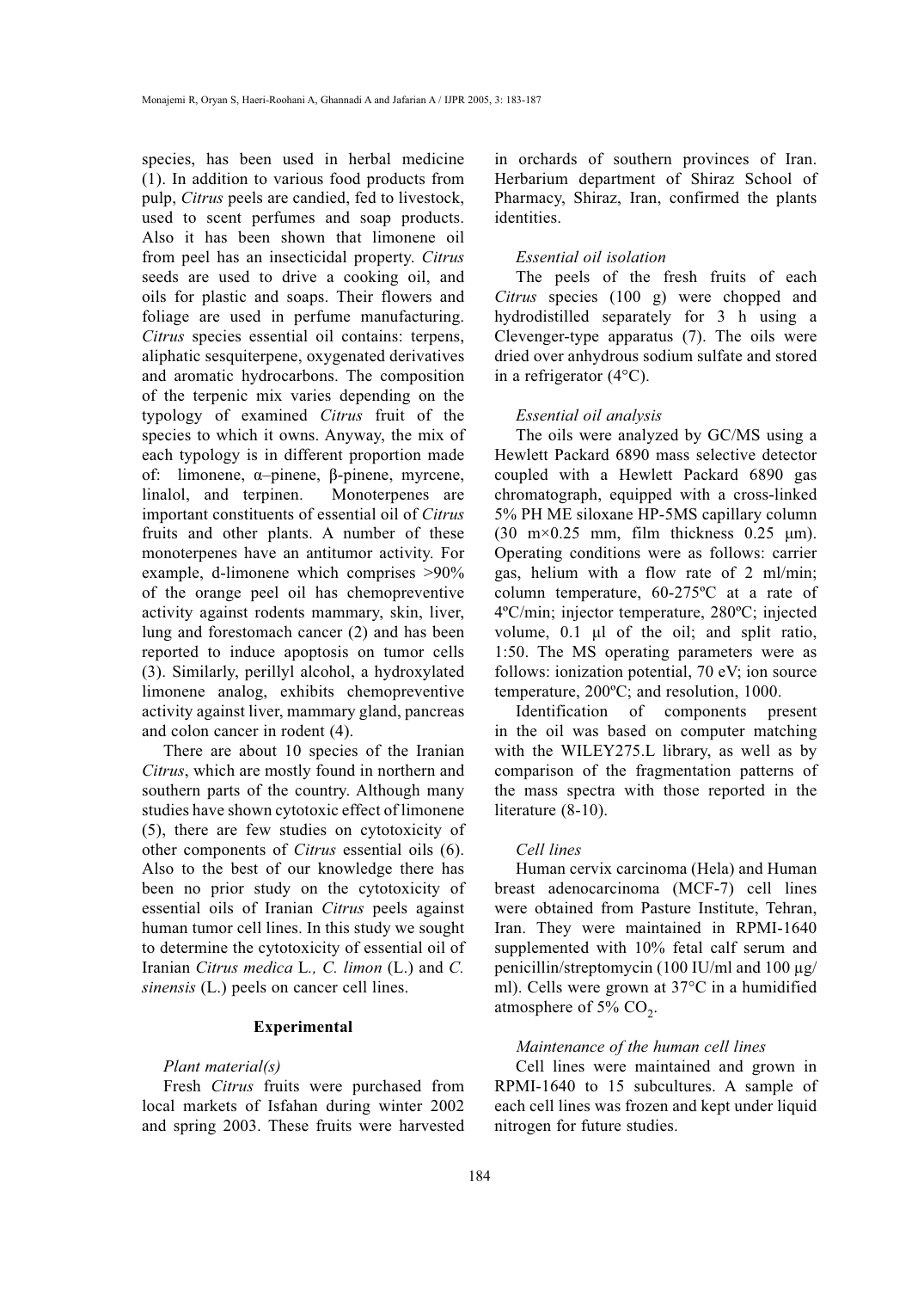Assessment of cell viability was carried out by a modified method of Mosmann (11) using 3-(4, 5- dimethylthiazol-2-yl)-2, 5-diphenyl tetrazolium bromide (MTT). This assay is based on the metabolic reduction of soluble MTT by mitochondrial enzyme activity of viable tumor cells, into an insoluble colored formazon product, which can be measured spectrophotometrically after dissolving in dimethylsulfoxide (DMSO) (12). Briefly, 200  $\mu$ l samples of cell suspension (5×10<sup>4</sup> cell/ml) were seeded in 96 microplates and incubated for 24 h (37 $\degree$ C, 5% CO<sub>2</sub>, air humidified), and then 20  $\mu$ l (essential oil + medium) was added. To make an adequate dilution of the essential oil, ethanol was used. Microplates containing cells and essential oils were incubated for another 72 h, under the same condition. Doxorubicin (20 µg/ml) was used as the positive control. The first row of each microplate was assumed as the negative control (containing no essential oil or doxorubicin). To evaluate cell survival, 20 µl of MTT solution (5 mg/ml) was added to each well and incubated for 3 h. Then 150 µl of an old medium containing MTT was replaced by DMSO and pipetted to dissolve any formazon crystals formed. Then, absorbance



**Figure 1.** Relationship between absorbance and the number of viable cells. Number of viable cells was assessed using the MTT assay. Absorbance was determined at 540 nm by ELISA,  $(n = 18)$ .

was determined at 540 nm by an Enzyme-Linked Immunosorbent Assay (ELISA) plate reader. Each experiment was carried out in triplicate and repeated three times. Standard curves (absorbance against cell number) for each of the cell lines were also plotted. Intra-day and inter-day variations were also determined. Percentage of cell survival was determined, assuming 100% survival for the negative control. Compounds were considered as cytotoxic when they decreased viability of cells to less than 50%.

#### *Statistical analysis*

SIGMASTATTM (Jandel Software, San Raphael, CA) was used to perform statistical tests. One way analysis of variance, followed by Tukey test, was used to distinguish the differences among groups. Significance was a assumed at 5% levels.

### **Results and Discussion**

Composition of the volatile oils of Iranian *C. limon*, *C. medica* and *C. sinensis* (13) were determined by GC-MS (Tables 1-3). While limonene comprise about 98.4% and 98.8% of content of *C*. *limon* and *C. sinensis* essential oils respectively, its' percentage in *C. medica* was only 56.6%. In *C. medica* there was considerable amount of β-pinene, γ-terpinene, α-terpinolene and trans-α-bergamotene.

To evaluate cytotoxicity of the essential oils, MTT-based cytotoxity assay was performed. For Hela and MCF-7 cell lines, good relationships between the number of cells and absorbance were observed (Fig. 1). Intraday and interday variations for standard curves were in the acceptable range (CV%<20). Doxorubicin, a known cytotoxic agent (14)**,** as a positive control significantly decreased viability of Hela and MCF-7 cell lines, indicating the accuracy of the method employed in this experiment ( $P \leq$ 0.05). Ethanol, as a solvent for essential oils, in the range used in this study showed no cytotoxicity.

The effect of different concentrations of essential oils of *C. limon* (5-40 µg/ml), *C. medica* and *C. sinensis* (0.25-10 µg/ml) on cell survival were studied. They significantly decreased the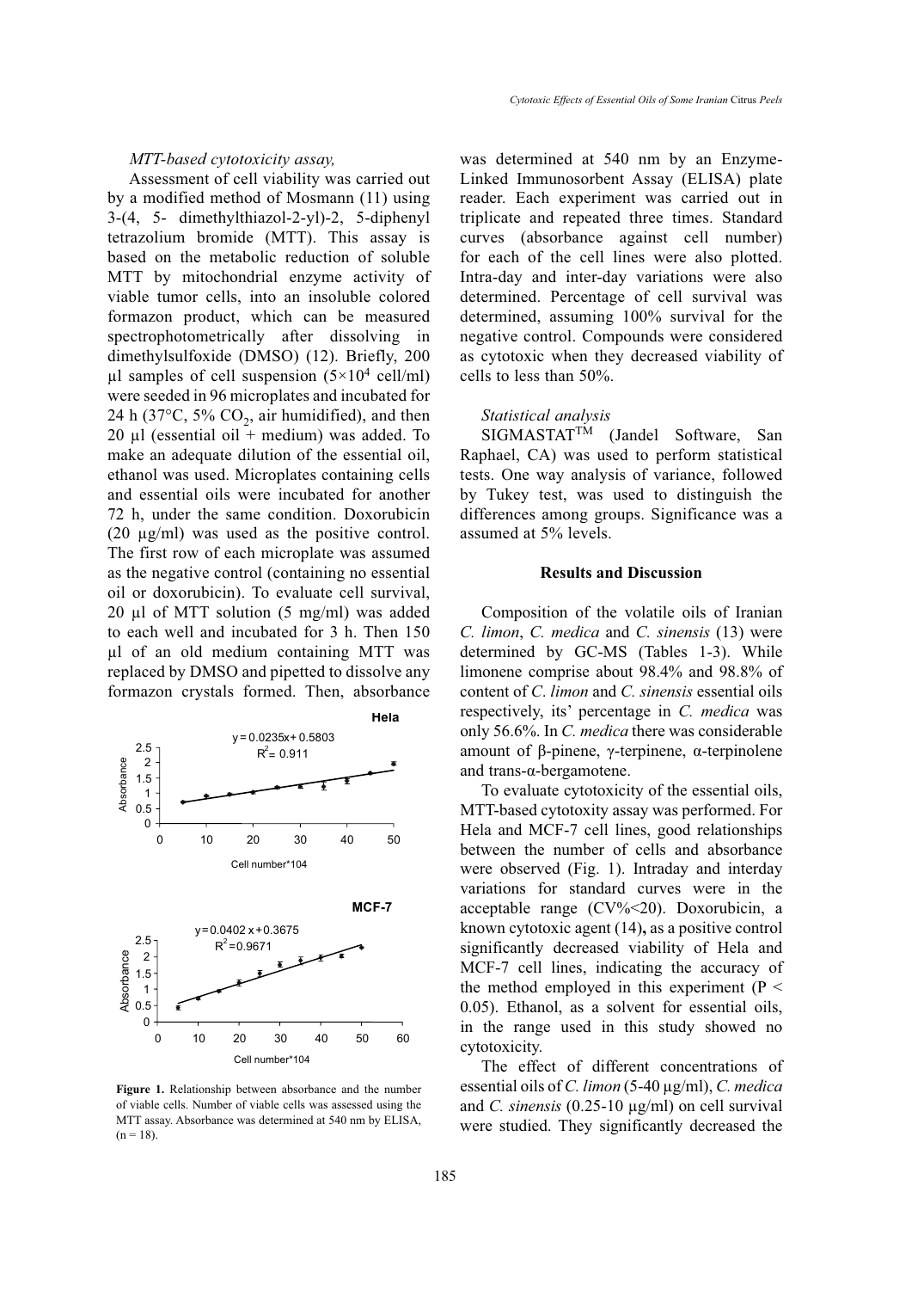**Table 1.** Composition of the volatile oil of Iranian *C. limon*  L Burm. f.

| Compound<br>Compound<br>Percentage                                                        |                  |     |            |
|-------------------------------------------------------------------------------------------|------------------|-----|------------|
|                                                                                           |                  |     | Percentage |
| 98.4<br>Limonene<br>$\beta$ -pinene<br>Trace<br>Citronellal<br>0.4<br>$_{0.8}$<br>Myrcene | $\alpha$ -pinene | 0.2 |            |

viability of MCF-7 and Hela in a dose dependent manner (Figs.2 and 3).  $IC_{50}$  of the essential oil for MCF-7 cell line was: *C. limon*  $\approx 10 \text{ µg/ml}$ , *C. medica* ≈ 1 µg/ml and *C. sinensis* ≈ 0.5 µg/ ml. For Hela cell IC<sub>50</sub> was: *C. limon*  $\approx$  17 µg/ml, *C. medica* **≈** 1 µg/ml and *C. sinensis* **≈** 3 µg/ml. These results revealed that *C. limon* and *C. sinensis* had a greater cytotoxic effect on MCF-7 than that noted on Hela cells. Also by comparing the  $IC_{50}$ , it is clear from our findings that *C*. *medica* and *C. sinensis* were more cytotoxic than *C. limon.* It has been show that in murine B16 (F10) melanoma cells, the  $IC_{50}$  values for d-limonene and perillyl alcohol were 450 and 250 μM, respectively (15). Also, in another

**Table 2.** Composition of the volatile oil of Iranian *C. medica*  L*.* var. *Cedrate* 

| Compound            | Percentage | Compound                    | Percentage |
|---------------------|------------|-----------------------------|------------|
| $\alpha$ -pinene    | 15         | 4-terpineol                 | 2.2        |
| β-pinene            | 16.3       | $\alpha$ -terpineol         | 11.3       |
| Myrcene             | 0.2        | Nerol                       | 0.1        |
| Limonene            | 56.6       | Geranyl formate             | 0.1        |
| $\gamma$ -terpinene | 4.4        | Neryl acetate               | 0.1        |
| Terpinolene         | 0.5        | Geranyl acetate             | 0.1        |
| Linalool            | 0.6        | $Cis-\alpha$ bergamotene    | 1.3        |
| Exo-fenchol         | 01         | Trans- $\alpha$ bergamotene | 3.4        |
|                     |            |                             |            |

study the  $IC_{50}$  value for perillyl alcohol was found to be  $290$  and  $480 \mu M$  for the human and hamster pancreatic tumor cell lines, respectively (16). We know that limonene is one of the most abundant naturally occurring monocyclic monoterpenes found in the oil of *Citrus* fruit peels and has chemoprotective effects against rodent and human tumor (17). This activity is observed both at initiation and promotion (18). Based on these findings it has been expected that essential oils with a higher percentage of

0 10 20 30 40 50

\* \*

\* \* \*

*C. limon*



Concentration (µg/ml) *C. medica* 120 80 100 % Survival \* % Survival 40 60 \* \* \* \* 20  $\tilde{0}$ -20 0 2 4 6 8 10 12 Concentration (µg/ml) *C. sinensis* 100 80 \* \* Survival % Survival 60 40 20  $\mathcal{S}$ \* \* 0 -20 0 2 4 6 8 10 12

**Figure 2.** The effects of *C. limon, C. medica* and *C. sinensis* on MCF-7 cells. Cell viability was assessed using the MTT assay. Percentage of survival in the control group was assumed 100 (\* = p < 0.05, n = 9).

**Figure 3.** The effects of *C. limon, C. medica* and *C. sinensis* on Hela cells. Cell viability was assessed using the MTTassay. Percentage survival in the control group was assumed 100,  $(* = p < 0.05, n = 9).$ 

Concentration (µg/ml)

% Survival

 $\geqslant$ 

Survival